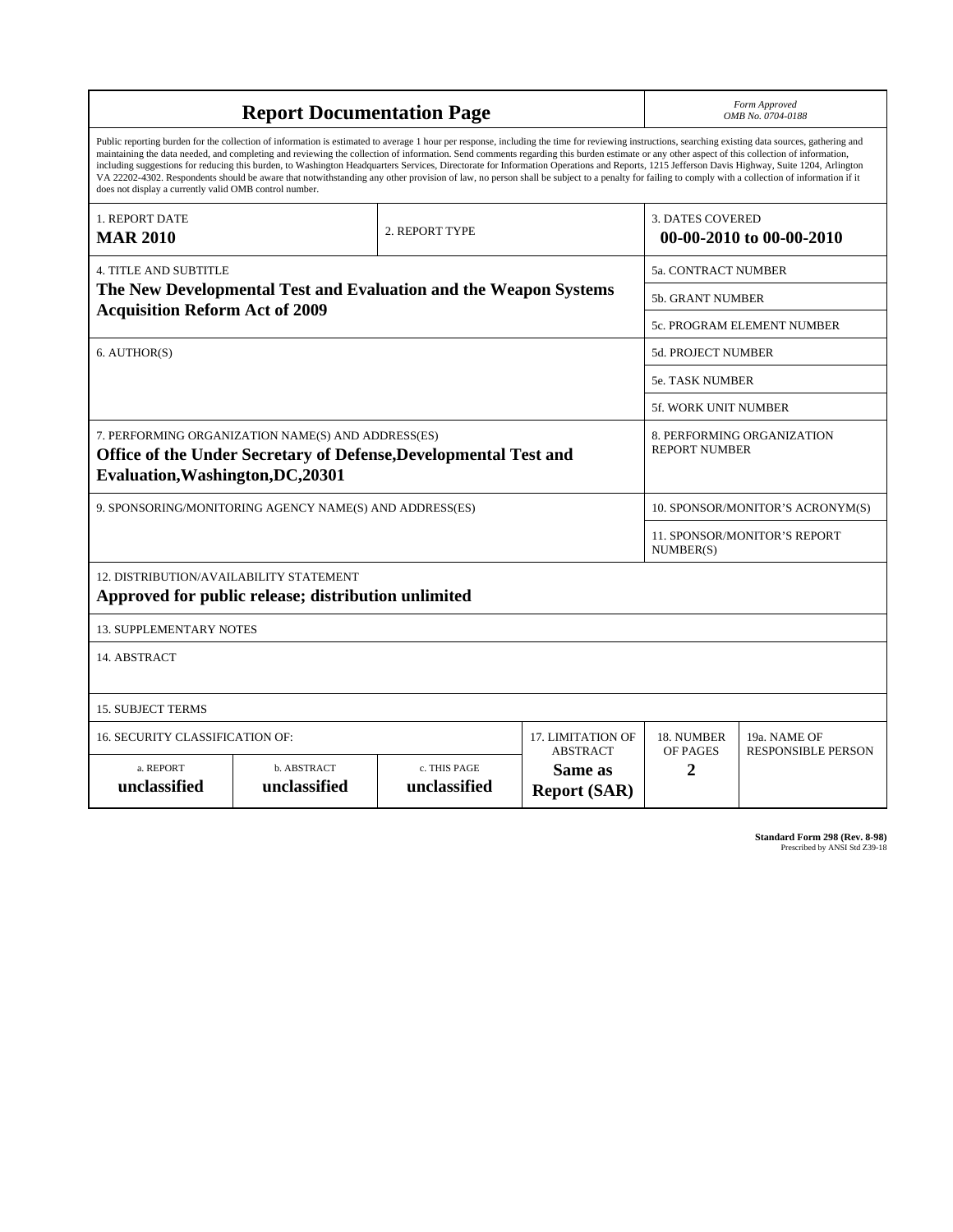# The New Developmental Test and Evaluation and the Weapon Systems Acquisition Reform Act of 2009

Chris DiPetto

Office of the Under Secretary of Defense, Acting Director, Developmental Test and Evaluation, Washington, DC

Ver the last 15 years, multiple studies<br>
on Test and Evaluation (T&E) in<br>
the acquisition life cycle have consistently found that the<br>
Department of Defense<br>
(DoD) needs earlier involvement and on Test and Evaluation (T&E) in the acquisition life cycle have consistently found that the

Department of Defense more effective use of T&E, especially Developmental T&E (DT&E) in acquisition programs. In recognition of this, and in an effort to increase systems engineering capabilities, improve cost estimating, and better assess technological maturity, in 2009, Congress enacted the Weapon Systems Acquisition Reform Act (WSARA), now Public Law 111-23. Its stated purpose was to ''improve the organization and procedures for the acquisition of major weapon systems…''

(S.454, 2009). Senator Carl Levin stated while introducing the WSARA bill, "The key to successful acquisition programs is getting things right from the start with sound systems engineering, cost-estimating and *developmental testing* early in the program cycle" (Weapon 2009).

The WSARA directed several actions, including establishing the position of Director, DT&E to ''be the principal advisor to the Secretary of Defense and the Under Secretary of Defense for Acquisition, Technology and Logistics on developmental test and evaluation in the Department of Defense'' (S.454, 2009). The DoD established the Office of the Director, DT&E under the Director, Defense Research and Engineering within the Office of the Under Secretary of Defense for Acquisition, Technology and Logistics. Establishing this Director, DT&E position raises the visibility of DT&E in the acquisition process and creates an opportunity to strengthen the use of T&E to provide the right information, at the right time, for better decisions.

### **Background**

The recent law addresses perceived problems in the DoD acquisition process, including a lack of early focus, birthing broken programs, and ineffective



Christopher DiPetto

technology integration. The law also addresses findings from the recent Defense Science Board Task Force on DT&E, which found that a number of major changes

> in the last 15 years have had a negative impact on the acquisition process, including diminished government oversight, a reduced acquisition T&E workforce, and loss of key technical personnel (Defense 2008).

## WSARA implications for DT&E in DoD

In addition to establishing a Director, DT&E, WSARA prescribed specific duties to include:

- 1. developing policy and guidance for DT&E conduct, including software development;
- 2. developing policy and guidance for integrating developmental and operational testing (collaborative with the Director, Operational Test and Evaluation [DOT&E]);
- 3. approval of the T&E Master Plan for each Major Defense Acquisition Program (MDAP);
- 4. oversight of DT&E planning, execution, and results for each MDAP;
- 5. oversight and guidance for the DT&E acquisition workforce;
- 6. review of Service DT&E organizations and capabilities; and
- 7. submitting an annual report on major program DT&E (joint report with the Director, Systems Engineering).

The most significant change for DT&E within the Office of the Secretary of Defense, besides creating the Director, DT&E position, is the oversight responsibilities and activities. The DDT&E office has already started to conduct oversight on major programs, and as we grow over the next few years, we will engage more with all of the major and other special interest programs. In carrying out the DDT&E duties, our office will broaden its scope to examine the effective and efficient use of T&E across the complete